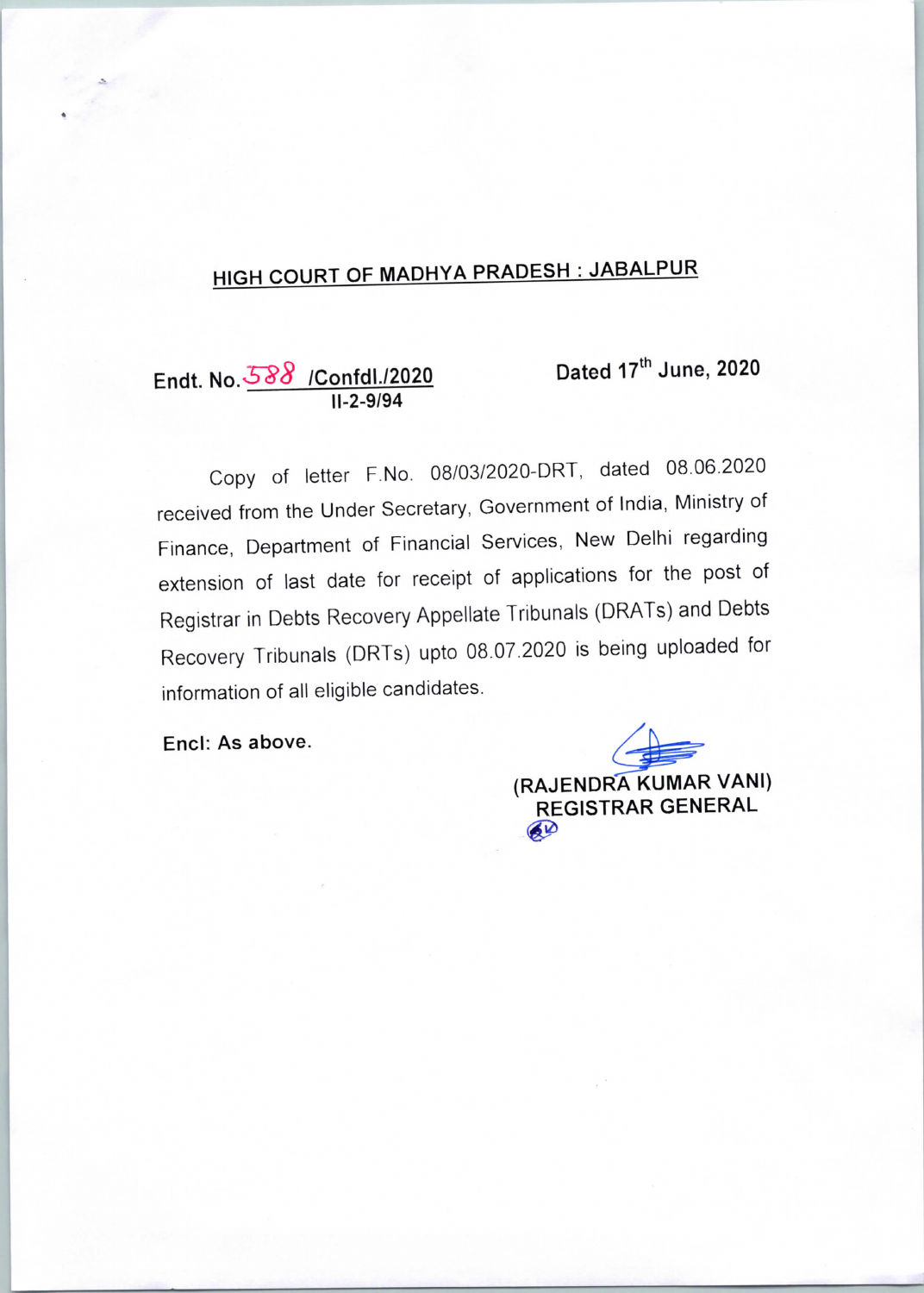## F. No. 08/03/2020-DRT Government of India Ministry of Finance Department of Financial Services

Jeevan Deep Building. 10, Sansad Marg, New Delhi,<br>Dated,  $\not\!\!\!\!\nabla^{\mathcal F}$ June, 2020.

#### **Office Memorandum**

Subject: Filling up existing, anticipated and unforeseen vacancies (upto 31.12.2020) of Registrar in Debts Recovery Appellate Tribunals (DRATs) and Debts Recovery Tribunals (DRTs) under Department of Financial Services. Ministry of Finance on deputation basis.

The undersigned is directed to refer to this Department's O.M. of even number dated 29<sup>th</sup> April. 2020, on the subject cited above and to inform that the last date for receipt of applications for the post of Registrar in DRATs/DRTs has been extended up to 08.07.2020

 $2.$ This may be uploaded on the official website of Department of Personnel and Training (www.dopt.gov.in).

(Subhashchandra Amin) Under Secretary to the Govt. of India Tel: 23748763

The Director. CS-I(D). Department of Personnel & Training. Lok Nayak Bhawan. New Delhi.

Copy to:

- $1.$  The Joint Secretary (Establishment)  $of$   $\sim$  all  $\sim$ Ministries/Departments of Government of India.
- 2 The Chief Secretaries of State Governments and Administrators of UTs.
- 3. The Controller General of Accounts, Mahalekha Niyantrak Bhawan, Ministry of Finance, GPO Complex, Block E, Aviation Colony, INA Colony, New Delhi, Delhi-110023
- 4. The Chairman/MD & CEO of all PSBs.
- 5. Registrars of all High Courts.
- 6. The NIC Cell, 2<sup>nd</sup> Floor, Jeevan Deep Building, New Delhi- with a request to upload the vacancy circular immediately  $on$ the official website  $of$ **DFS** (www.financialservices.gov.in).

With a request to kindly forward the application of eligible and willing officers, who can be spared immediately, so as to reach this Department before  $\forall$ the last date.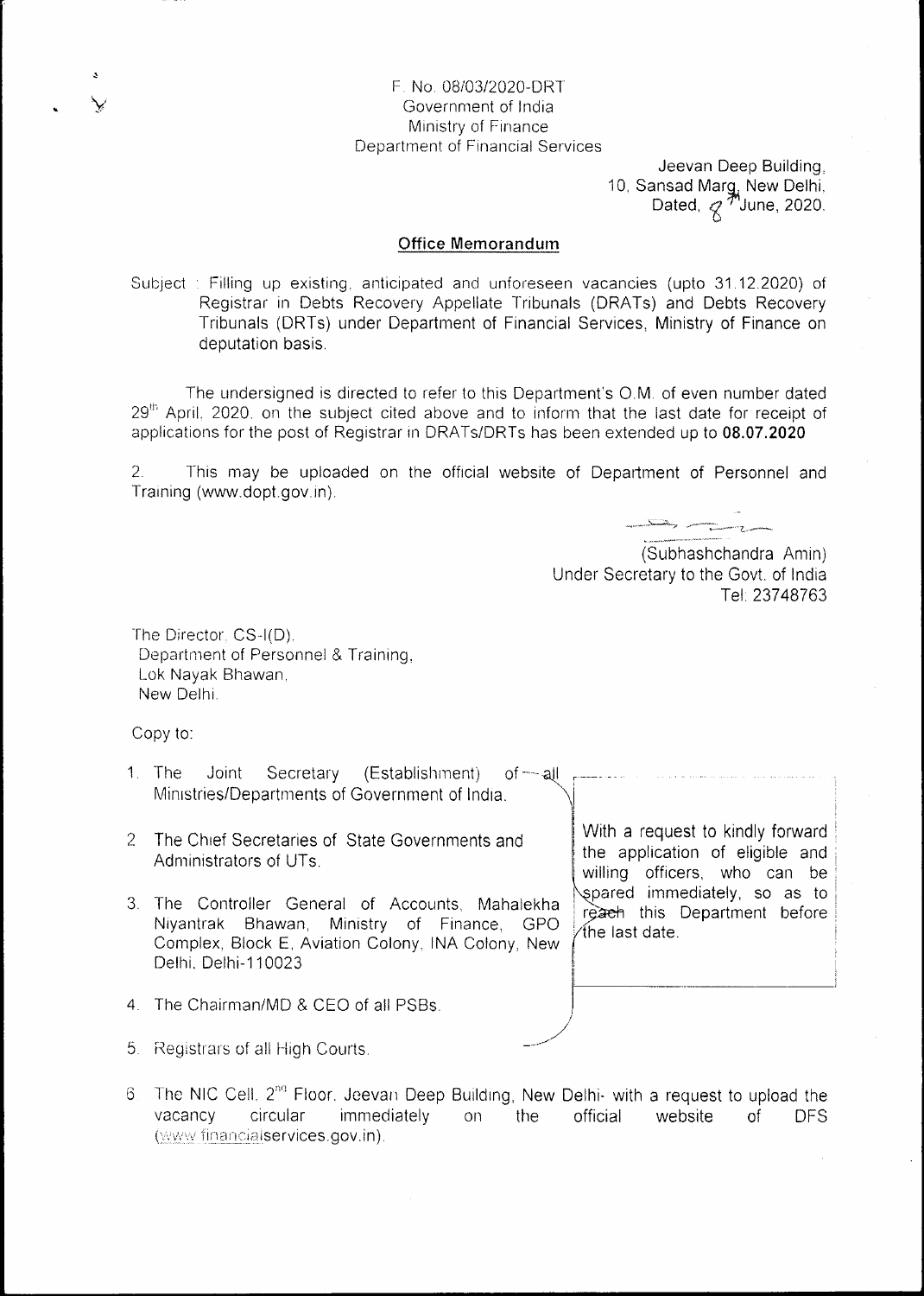$\overline{\bullet}$  7. The advertisement and also the prescribed application are available on this Ministry's website~finmin.nic.in (URL: http://financialservices.gov.in/vacancy).

8. The Department reserves the right to cancel the advertisement at any time without any notice.

Encl:As above

S

Yours faithfully,

equalitationally gravitation indicates and gravitation

(Subhashchandra Amin) Under Secretary (DRT) Tel. No: 011-2374 8763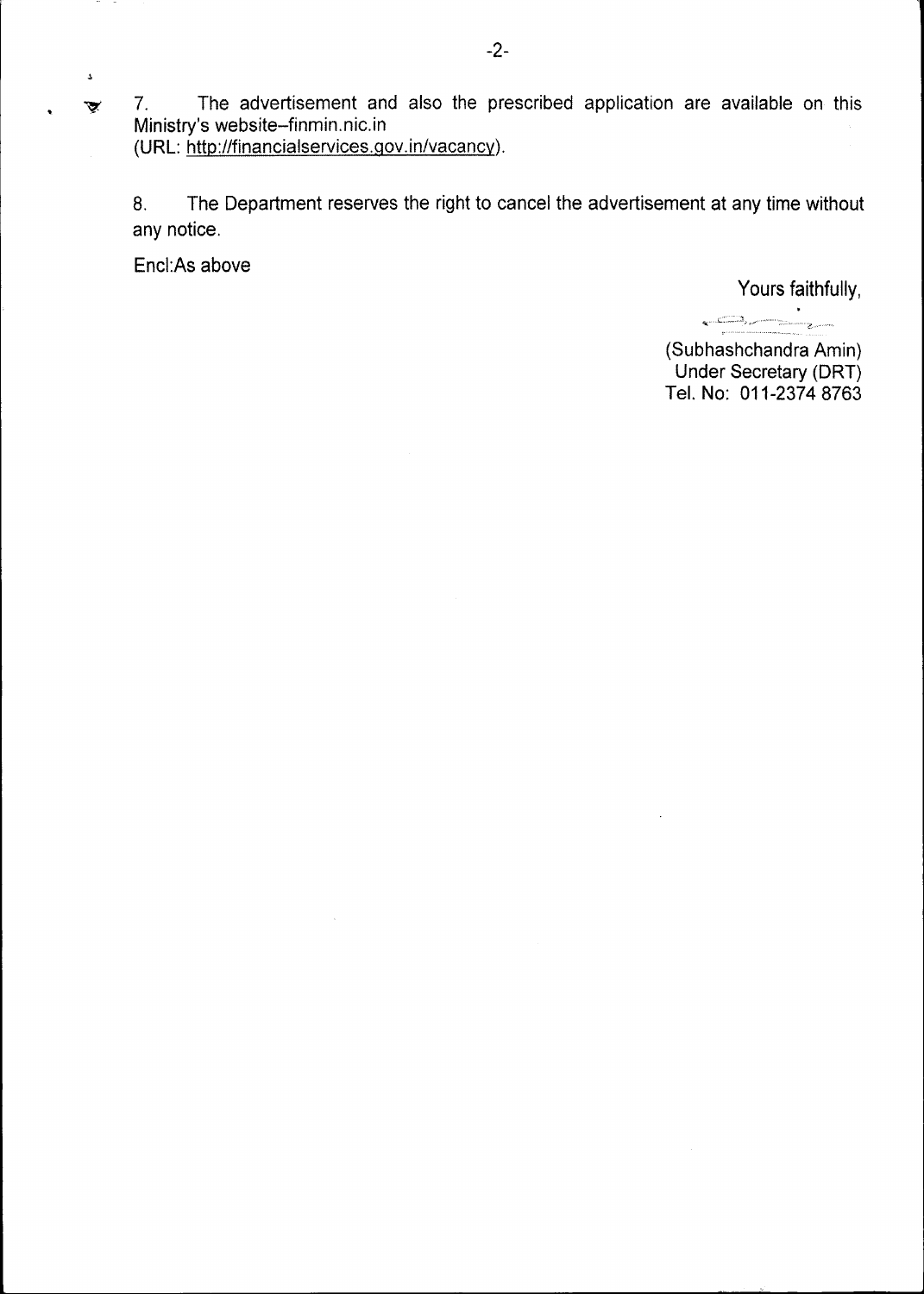#### F N 8/03/2020-DRT Government of India Ministry of Finance **Department of Financial Services**

3<sup>rd</sup> floor, Jeevan Deep Building, 10. Sansad Marg, New Delhi,<br>Dated 2.9<sup>-16</sup>April, 2020.

#### **Office Memorandum**

#### Filling up of existing, anticipated and unforseen vacancies upto 31.12.2020 of Subject: Registrar in Debts Recovery Appellate Tribunals (DRATs) and Debts Recovery Tribunals (DRTs) under Department of Financial Services, Ministry of Finance on deputation basis.

The undersigned is directed to forward herewith a vacancy circular inviting applications for filling up vacancies of Registrar in Pay Level 12 (Rs. 78800-209200) of the pay matrix in various Debts Recovery Appellate Tribunals (DRATs) and Debts Recovery Tribunals (DRTs) under Department of Financial Services on deputation basis.

The enclosed vacancy circular may be uploaded on the official website of Department of  $2^{\circ}$ Personnel and Training for wide publicity. It is further requested that applications of eligible and willing officers of Ministries/Departments, who can be spared, may be forwarded so as to reach this Department within the stipulated date i.e. 8<sup>th</sup> June, 2020.

(Sanjay Kumar) Deputy Secretary to the Government of India Tel. 23364063

T<sub>o</sub>

The Director, CS-I (D). Department of Personnel & Training, Lok Navak Bhawan. New Delhi.

Copy to:

- The Joint Secretary (Establishment) of all  $1<sup>1</sup>$ Ministries/Departments of Government of India.
- The Chief Secretaries of State Governments and  $\overline{2}$ Administrators of UTs.
- $3<sup>1</sup>$ The Controller General of Accounts, Mahalekha Niyantrak Bhawan, Ministry of Finance, GPO Complex, Block E. Aviation Colony, INA Colony, New Delhi, Delhi-110023
- 4. The Chairman/MD & CEO of all PSBs
- $5<sub>1</sub>$ Registrars of all High Courts.
- 6. The NIC Cell, 2<sup>nd</sup> Floor. Jeevan Deep Building, New Delhi- with a request to upload the vacancy circular immediately on the official website of DFS

With a request to kindly forward the application of eligible and willing officers, who can be spared immediately, so as to reach this Department before the last date.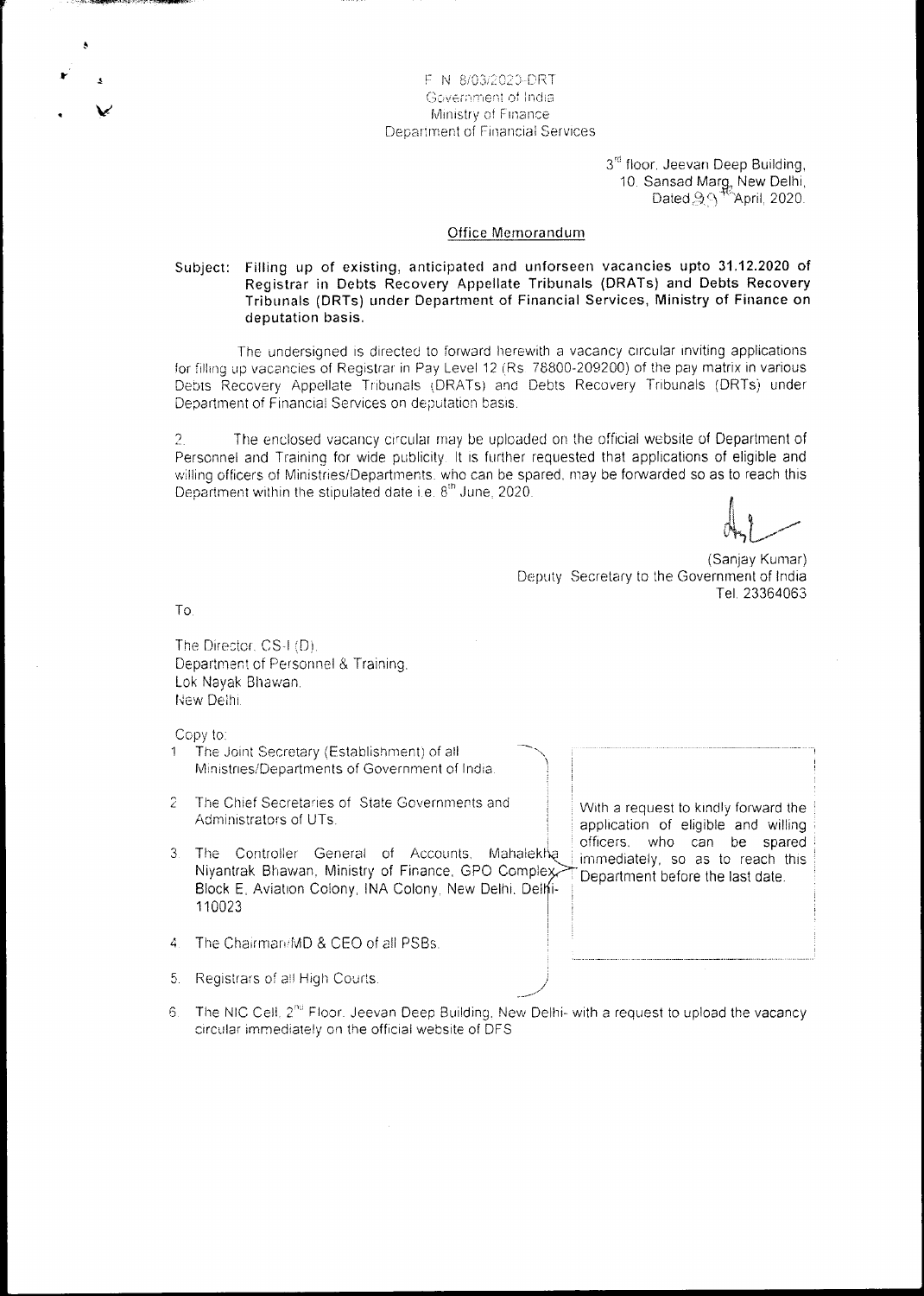#### 1. Details of vacancies

Existing:- 18 vacancies in DRTs at, Ahmedabad, Aurangabad, Chennai, Coimbatore. Ernakulam (2), Jabalpur, Jaipur, Kolkata, Madurai, Mumbai (3), Nagpur, Ranchi, Vishakhapatnam, DRAT at Delhi and Kolkata.

Anticipated:- 6 vacancies in DRTs at Ahmedabad, Chandigarh, Chennai, Hyderabad, Kolkata. DRAT at Allahabad.

2. Willing and eligible officers may submit their applications, duly filled, in the prescribed proforma through proper channel only (i.e. through their Cadre Controlling Authority) so as to reach the undersigned on or before  $8<sup>th</sup>$  June, 2020.

3 No applicant will be permitted to withdraw his/her candidature after selection. Doing so will attract one year debarment of such candidates for deputation in DRATs/DRTs.

4. The Cadre Controlling Authority of all Ministries/Departments/Attached and Subordinate offices of the Central Government, State Governments; High Courts, Public Sector Banks are requested to forward the applications of eligible and willing officers, whose services can be spared, by duly filling up Annexure-II of the application form, along with vigilance clearance, integrity certificate, major/minor penalty certificate and attested/certifiecl copies of Annual Confidential Reports (ACRs)/Annual Performance Appraisal Reports (APARs)/Grading of the officer for five years i.e. from 2014-15 to 2018- 19 lt may be noted that if any ACR/APAR/Grading for a period of more than 3 months is not recorded, then ACR/APAR/Grading prior to 2014-15 for the matching period may be forwarded along with 'No Report Certificate' (NRC) for such period(s). If no report is available tor an Assessment year a report for the year prior to 2014-15 is to be provided.

5 The crucial date for determining the eligibility in respect of existing vacancies will be the last date for receipt of application.

6 The eligibility for the post (Annexure I) and the application form (Annexure-lI) are enclosed and are also available on this Department's website athttp://financialservices.gov.in/ncapp/Vacancycirculars

7. The Department reserves the right to relax the conditions in the interest of administrative exigencies for any class or category of persons applying for the aforesaid post,

### 8. The applications received after the last date or received with incomplete documents or not received through proper channel will not be considered.

9 The selected candidates will be appointed on deputation basis for a period off our years, which may be curtailed or extended further in the interest of administrative exigencies. The pay and other terms and conditions of deputation will be governed by the Department of Personnel and Training Office Memorandum No. 6/8/2009-Estt. (Pay II) dated 17.06.2010, as amended from time to time.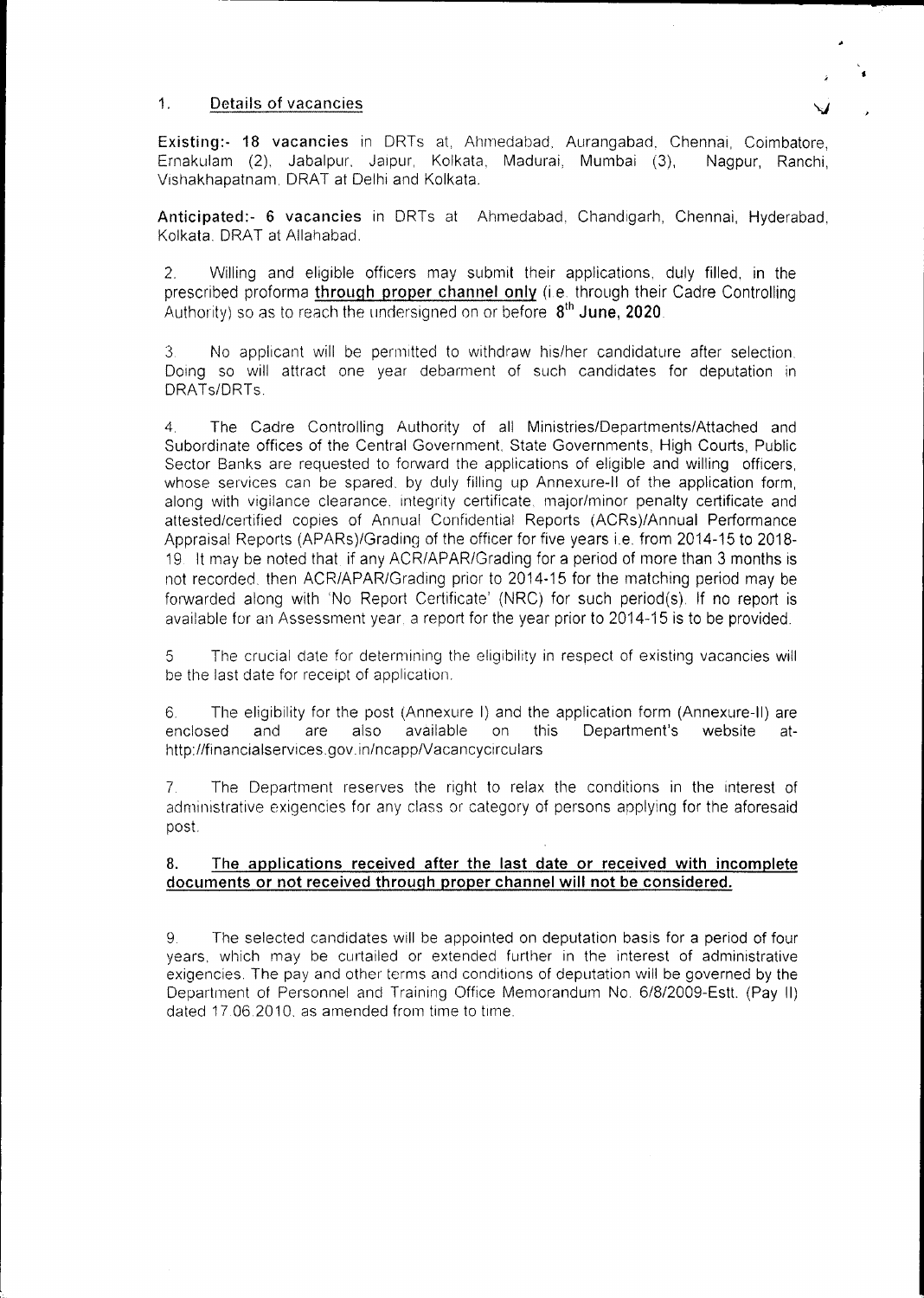10. The period of deputation, including the period of deputation to another post held immediately preceding this appointment in the same or some other Organization or Department of the Central Government shall ordinarily not exceed four years.

**ALCOHOL** 

 $\pmb{\mathfrak{z}}$ 

(Sanjay Kumar) Deputy Secretary to the Government of India Department of Financial Services Ministry of Finance 3<sup>rd</sup> Floor, Jeevan Deep Building 10, Parliament Street, New Delhi Ph. 011-23364063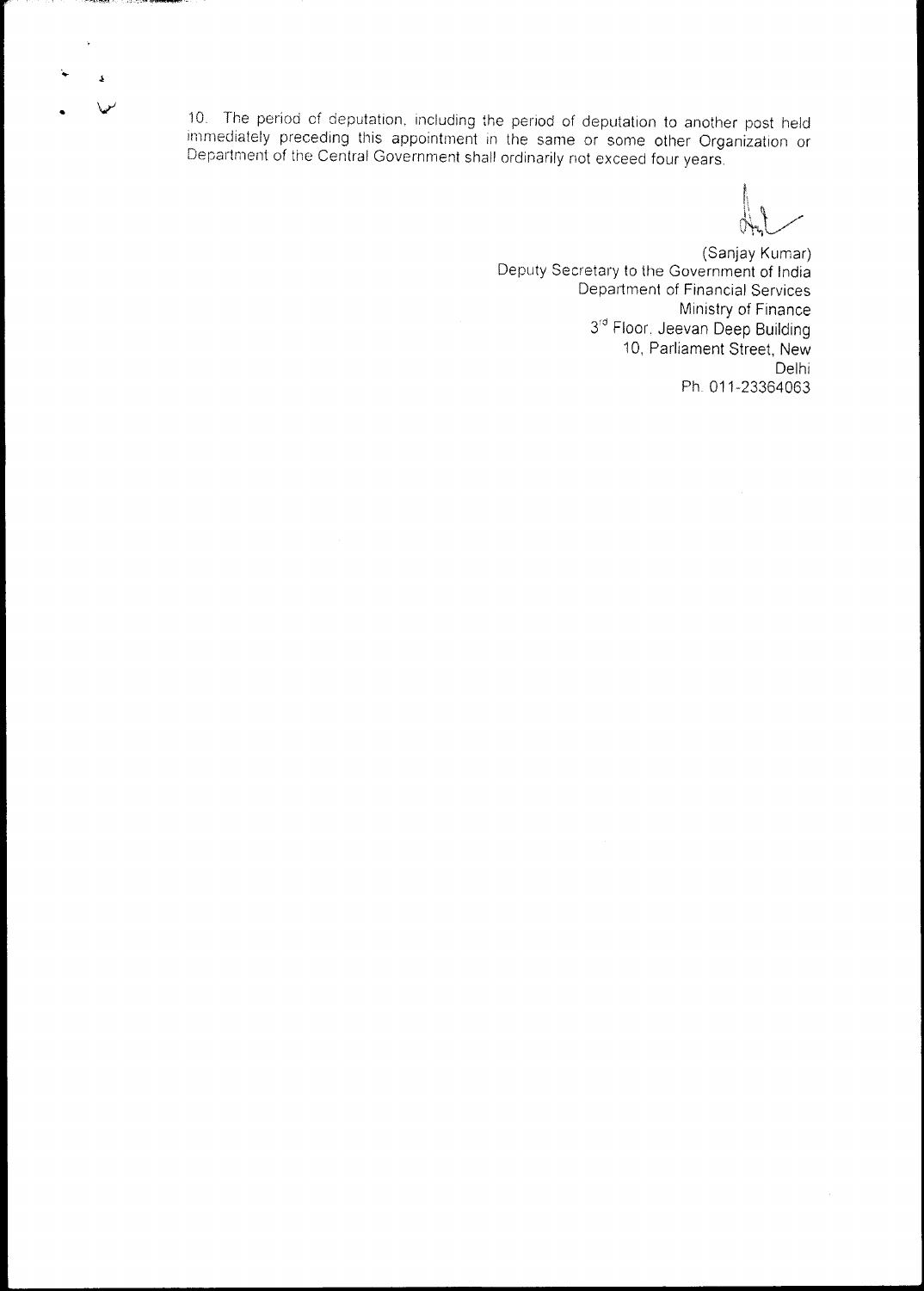## On Deputation basis

- Annexure
- (a) Officers under the Central Government or State governments or Courts or Tribunals:
- (i) holding analogous post on regular basis in the parent cadre of department; **or**

(ii) with five years service in the grade rendered after appointment thereto on a regular basis in level 11 in the pay matrix (Rs. 67700-208700) or equivalent, in the parent cadre or department; or

Officers of the Public Sector Banks -

- (i) Holding analogous posts in scale V on a regular basis in the parent cadre or department:
- with five years regular service in the post in scale IV in the parent cadre or  $\ddot{\mathbf{H}}$ department.

## Desirable qualifications

Experience in legal or judicial work.

Note 1: The departmental officers in the feeder category who are in the direct line of promotion shall not be eligible for consideration for appointment on deputation. Similarly, the deputationists shall not be eligible for consideration for appointment by promotion.

Note 2 : The period of deputation, including the period of deputation to another post held immediately preceding this appointment in the same or some other Organization or Department of the Central Government shall ordinarily not exceed four years.

Note 3. The maximum age limit for appointment on deputation shall not be exceeding fifty-six years as on the closing last date of receipt of application.

. . . . . .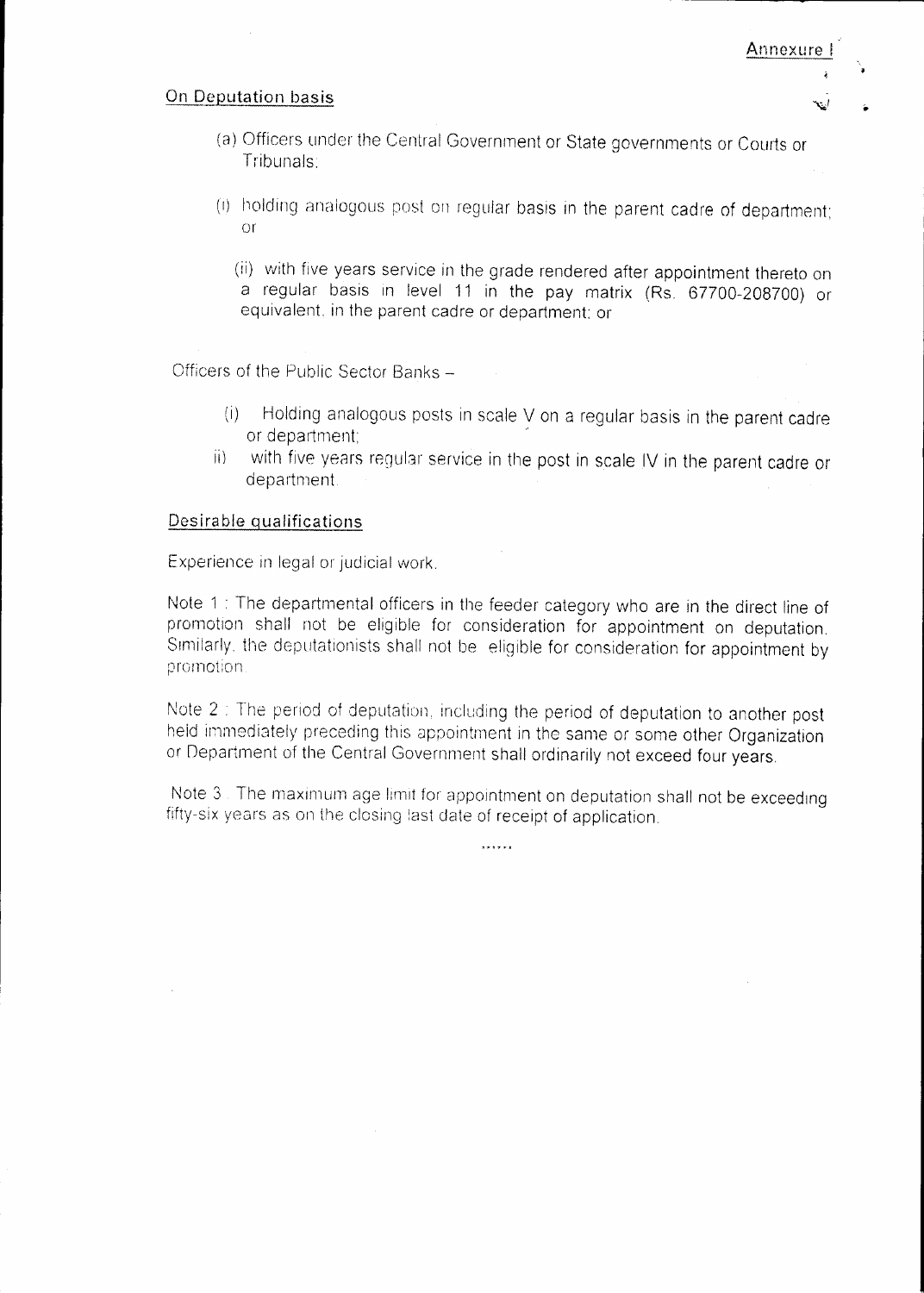# Annexure II

# Form of Application

Part-I: (To be filled by the Applicant): (No column should be left blank)

منتقل المنتقلة المناسبة  $\mathcal{L}_{\text{max}}$ 

| 1.               |                                                                                                                  |                                    | Name of the applicant (in block letters)                                                   |                            |                             |          |                                       |                      |  |  |
|------------------|------------------------------------------------------------------------------------------------------------------|------------------------------------|--------------------------------------------------------------------------------------------|----------------------------|-----------------------------|----------|---------------------------------------|----------------------|--|--|
|                  |                                                                                                                  |                                    |                                                                                            |                            |                             |          |                                       | Recent Passport size |  |  |
| $\overline{2}$ . | Post applied for<br>Photograph                                                                                   |                                    |                                                                                            |                            |                             |          | signed                                |                      |  |  |
|                  |                                                                                                                  |                                    |                                                                                            |                            |                             |          | the<br>across<br>bγ                   |                      |  |  |
|                  | Names of places/stations in order of preference (in block letters):<br>1.                                        |                                    |                                                                                            |                            |                             |          | candidate should<br>be<br>pasted here |                      |  |  |
|                  | 2.                                                                                                               |                                    |                                                                                            |                            |                             |          |                                       |                      |  |  |
|                  | 3.                                                                                                               |                                    |                                                                                            |                            |                             |          |                                       |                      |  |  |
| 3                | (a) Date of Birth                                                                                                |                                    |                                                                                            |                            |                             |          |                                       |                      |  |  |
|                  | (b) Date of Retirement/superannuation                                                                            |                                    |                                                                                            |                            |                             |          |                                       |                      |  |  |
|                  |                                                                                                                  |                                    |                                                                                            |                            |                             |          |                                       |                      |  |  |
| $\mathbf{4}$ .   | a) Date of Joining Service                                                                                       |                                    |                                                                                            |                            |                             |          |                                       |                      |  |  |
|                  | b) Name of the Service                                                                                           |                                    |                                                                                            |                            |                             |          |                                       |                      |  |  |
| 5.               | Details of postings in last 10 years, starting with present post held:<br>(Note: To be filled by all Applicants) |                                    |                                                                                            |                            |                             |          |                                       |                      |  |  |
|                  | SI Design                                                                                                        |                                    | Deptt./ Whether post                                                                       | Whether                    | Whether                     | Scale of |                                       | Period               |  |  |
|                  | ation                                                                                                            | Office/                            | held on                                                                                    | Group A /                  | Gazetted /                  | pay/     |                                       |                      |  |  |
|                  |                                                                                                                  | Org                                | Regular/adhoc                                                                              | 'B'/ 'C'/ or<br>$\sim$ 1   | Non-                        | Pay      |                                       |                      |  |  |
|                  |                                                                                                                  |                                    | / officiating/                                                                             | ('Scale' in                | Gazetted                    | Band +   |                                       |                      |  |  |
|                  |                                                                                                                  |                                    | deputation                                                                                 | respect of<br>officer from | (Not                        | Grade    | From                                  | To                   |  |  |
|                  |                                                                                                                  |                                    | basis                                                                                      | PSBs)                      | Applicable<br>in respect of | Pay      |                                       |                      |  |  |
|                  |                                                                                                                  |                                    |                                                                                            |                            | officers from               |          |                                       |                      |  |  |
|                  |                                                                                                                  |                                    |                                                                                            |                            | PSBs)                       |          |                                       |                      |  |  |
|                  |                                                                                                                  |                                    |                                                                                            |                            |                             |          |                                       |                      |  |  |
| $\hat{\circ}$    |                                                                                                                  |                                    | POST HELD ON REGULAR BASIS                                                                 |                            |                             |          |                                       |                      |  |  |
|                  | a) Name of the post                                                                                              |                                    |                                                                                            |                            |                             |          |                                       |                      |  |  |
|                  |                                                                                                                  | b) Whether Group 'A'/'B' Gazetted  |                                                                                            |                            |                             |          |                                       |                      |  |  |
|                  |                                                                                                                  |                                    | c) Scale of pay / Pay Band + Grade Pay<br>d) Date of appointment on regular basis in Group |                            |                             |          |                                       |                      |  |  |
|                  |                                                                                                                  |                                    | 'A' (Gazetted)/ Group 'B' (Gazetted) post                                                  |                            |                             |          |                                       |                      |  |  |
|                  |                                                                                                                  |                                    | e) Whether employed under Central Government                                               |                            |                             |          |                                       |                      |  |  |
|                  |                                                                                                                  |                                    | / State Government / Court / Tribunal or Public                                            |                            |                             |          |                                       |                      |  |  |
|                  | Sector bank                                                                                                      |                                    |                                                                                            |                            |                             |          |                                       |                      |  |  |
| $\overline{I}$   | Present Basic Pay                                                                                                |                                    |                                                                                            |                            |                             |          |                                       |                      |  |  |
| 8                |                                                                                                                  |                                    | For Officers of Public Sector Banks (PSBs) only                                            |                            |                             |          |                                       |                      |  |  |
|                  |                                                                                                                  | a) Present Scale-III/IV/V          |                                                                                            |                            |                             |          |                                       |                      |  |  |
|                  | b) Date of appointment in present scale on<br>regular basis                                                      |                                    |                                                                                            |                            |                             |          |                                       |                      |  |  |
| $\overline{9}$ . |                                                                                                                  | a) Educational Qualifications      |                                                                                            |                            |                             |          |                                       |                      |  |  |
|                  |                                                                                                                  | b) Professional qualifications. if |                                                                                            |                            |                             |          |                                       |                      |  |  |
|                  | any                                                                                                              |                                    |                                                                                            |                            |                             |          |                                       |                      |  |  |
| 10               |                                                                                                                  |                                    | Experience, particularly relating to legal matters                                         |                            |                             |          |                                       |                      |  |  |
| 11               | Date of return from last ex-cadre post or<br>deputation, if any                                                  |                                    |                                                                                            |                            |                             |          |                                       |                      |  |  |
| 12 <sub>2</sub>  |                                                                                                                  |                                    | Whether belongs to SC/ST/OBC/PH                                                            |                            |                             |          |                                       |                      |  |  |
|                  |                                                                                                                  |                                    |                                                                                            |                            |                             |          |                                       |                      |  |  |
| 13 <sup>°</sup>  | Whether all eligibility conditions are fulfilled                                                                 |                                    |                                                                                            |                            |                             |          |                                       |                      |  |  |
| $14 -$           | La) Whether worked in the DRT/ DRAT earlier. If                                                                  |                                    |                                                                                            |                            |                             |          |                                       |                      |  |  |
|                  | so, give name of DRAT/DRT(s) and period of                                                                       |                                    |                                                                                            |                            |                             |          |                                       |                      |  |  |
|                  | deputation                                                                                                       |                                    |                                                                                            |                            |                             |          |                                       |                      |  |  |